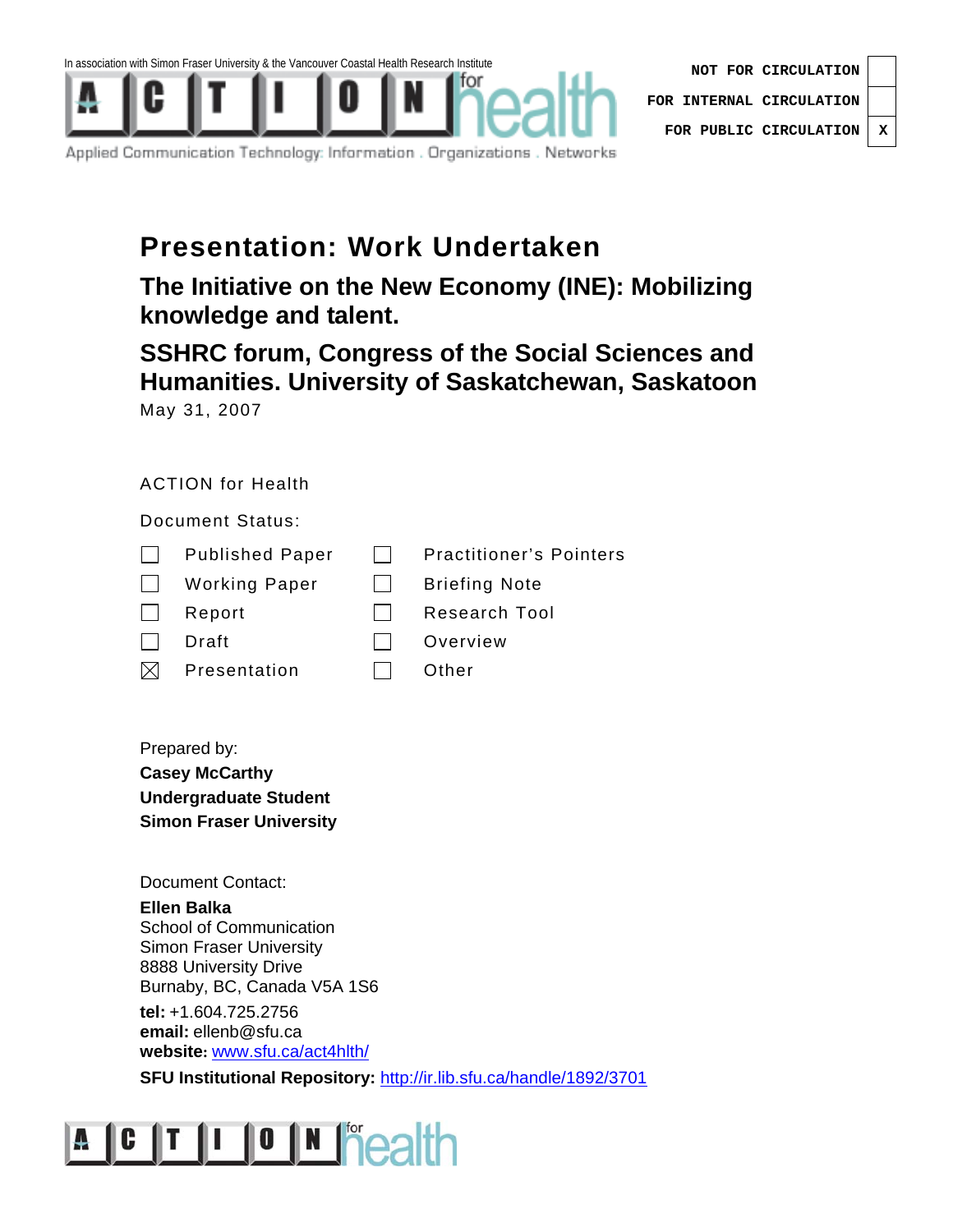- •**Working on the BC Health Guide project as part of ACTION for Health** 
	- Study looking at how groups use the internet to find health information
- $\bullet$  **Skills and experience gained Skills and experience gained**
	- • Applying and improving analytical and research skills: observer notes, consulting literature, coding, visually representing data, journal writing
	- •Computer skills, specifically qualitative research software (NVivo7)
	- •Participating in meetings and conferences: presenting, chairing; travel